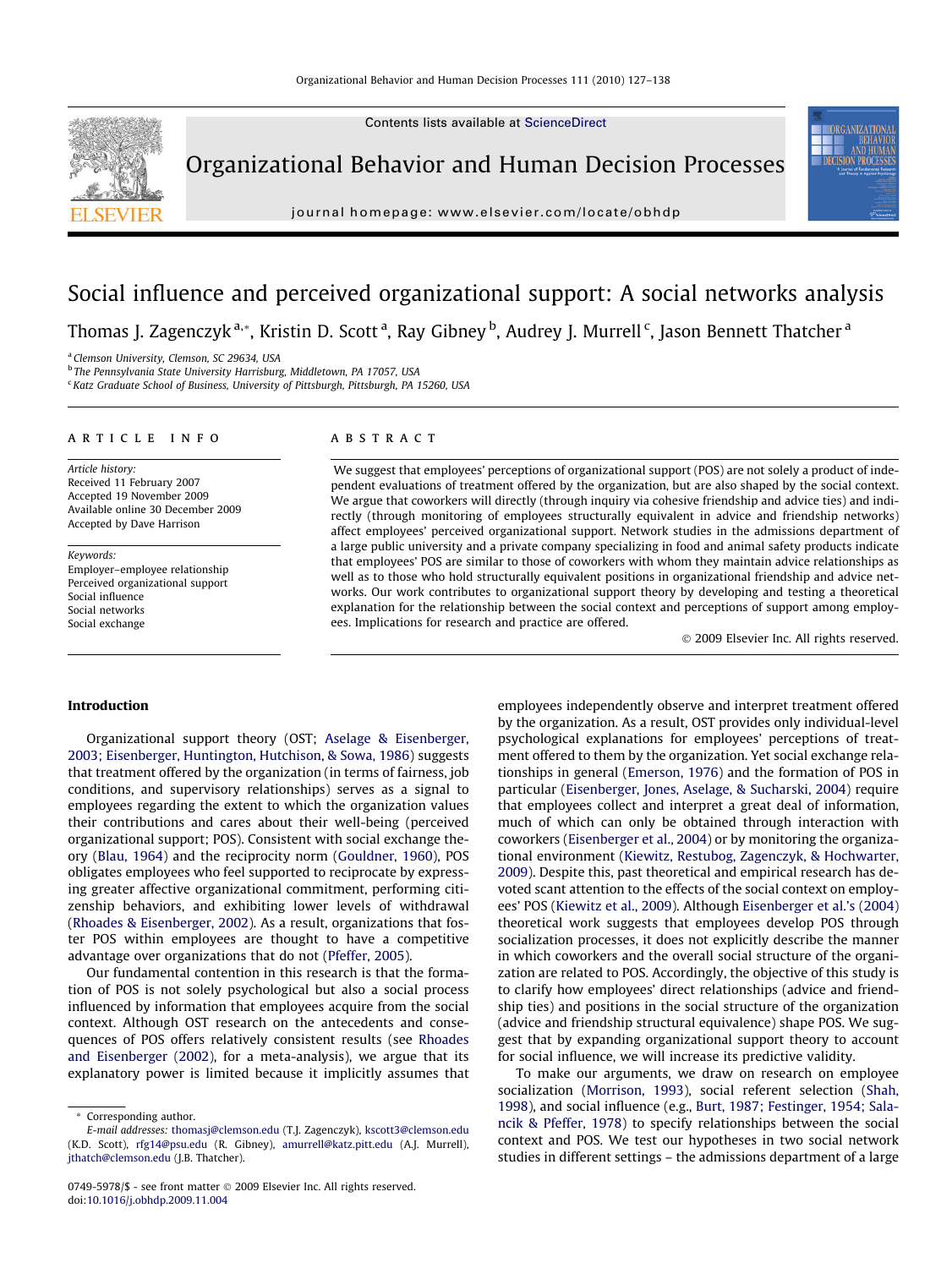public university and a private company specializing in food and animal safety product manufacturing and sales. We further elaborate on our theoretical model and predictions below.

# Literature review and hypotheses development

# Organizational support theory

Organizational support theory suggests that employees pay attention to treatment offered by the organization in order to discern the extent to which the organization is supportive and values their contributions [\(Eisenberger et al., 1986](#page-10-0)). To this end, employees infer that the treatment offered to them by agents of the organization is indicative of organization's overall favorable or unfavorable orientation towards them [\(Eisenberger et al., 1986\)](#page-10-0). Accordingly, OST is rooted in [Levinson's \(1965\)](#page-11-0) observation that employees personify and form social exchange relationships with their organizations. OST argues that treatment stemming from the organization or its agents serves as a signal to employees regarding the extent to which they are supported. For example, researchers have demonstrated that organizational justice promotes employee trust in the organization which reduces fears concerning inadequate compensation and job loss [\(Masterson, Lewis,](#page-11-0) [Goldman, & Taylor, 2000; Wayne, Shore, Bommer, & Tetrick,](#page-11-0) [2002; Wayne, Shore, & Liden, 1997](#page-11-0)). Human resource practices such as inclusion, participation, rewards, developmental experiences, and promotions are indicative of the organization's respect for the ability of employees and thus relate positively to POS [\(Allen,](#page-10-0) [Shore, & Griffeth; 2003; Hutchison, 1997; Wayne et al., 2002,](#page-10-0) [1997\)](#page-10-0). Likewise, treatment offered by supervisors and leaders affects POS because they are regarded as a physical manifestation of the organization by employees ([Eisenberger, Stinglehaumber,](#page-10-0) [Vandenberghe, Sucharski, & Rhoades, 2002; Levinson, 1965; Rho](#page-10-0)[ades, Eisenberger, & Armeli, 2001; Wayne et al., 1997\)](#page-10-0). Finally, treatment offered by the organization that is perceived as discretionary – or within the control of the organization – exerts a stronger influence on POS as this sends a stronger signal regarding the organizations' positive (or negative) orientation towards them ([Eisenberger, Cummings, Armeli, & Lynch, 1997](#page-10-0)). When employees perceive that they are supported, they tend to be committed to and identify with the organization as well as help the organization succeed through citizenship behavior and decreased withdrawal behaviors [\(Rhoades & Eisenberger, 2002](#page-11-0)).

# The social context and organizational support theory

Overall, OST offers a logical individual-level psychological explanation for the formation and consequences of POS. Yet the implicit assumption of social exchange theory and OST, that employees independently evaluate organizational treatment, leads to a relatively undersocialized view of employer–employee exchange. [Emerson \(1976\)](#page-10-0) argues that social exchange theory (as conceptualized by [Blau, 1964 and Homans, 1958](#page-10-0)) encompasses only the application of economic and individual psychological principles to dyadic relationships involving socioemotional resources. This view is limited, he reasons, because social exchange occurs within a social context which affects both perceptions of exchange relationships as well as the exchange behavior of individuals. The importance of the social context is exacerbated by the ambiguity and complexity characteristic of today's organizations ([Martinko & Gardner, 1987; Salancik & Pfeffer, 1978](#page-11-0)). In such environments, employees have difficulty discerning who to credit (or blame) for treatment provided to them ([Martinko & Gardner,](#page-11-0) [1987; Rentsch, 1990; Salancik & Pfeffer, 1978](#page-11-0)). As a result, employees collect data from coworkers and use it to evaluate their jobs,

work environments, and organizations [\(Friedkin, 1998; Ho and](#page-10-0) [Levesque, 2005; Kiewitz et al., 2009; Salancik & Pfeffer, 1978\)](#page-10-0). While these studies highlight that the subjective nature of employer–employee exchange relationships makes the social context an important determinant of how such relationships are perceived, they do not specifically illustrate how the social context affects POS.

Research on socialization in organizations may help us to understand the effects of the social context on POS ([Eisenberger](#page-10-0) [et al., 2004](#page-10-0)). [Festinger \(1954\)](#page-10-0) argues, and [Ostroff and Kozlowski](#page-11-0) [\(1992\)](#page-11-0) demonstrate, that employees tend to rely on coworkers (as opposed to managers or even objective information) to understand norms, standards, and impressions of the organization. [Mor](#page-11-0)[rison \(1993\)](#page-11-0) found that employees' acquire information through inquiry (asking questions directly) and monitoring (observation of the behavior and actions of others and asking third parties for information about what another thinks). Employees were more apt to look to coworkers (as opposed to supervisors) for information due to the perceived relevance of their views.

[Eisenberger et al. \(2004\)](#page-10-0) argued that some of the same processes that occur during employee socialization shape the formation of support perceptions. Prior to employment, employees collect information about the way that the organization treats its employees from friends and family familiar with the organization. Upon beginning their employment, employees seek information which confirms and expands the knowledge that they have already collected. As a result, an employees' POS is a product of their observations of how the organization treats coworkers coupled with their view of organization treats them ([Eisenberger et al., 2004\)](#page-10-0). In sum, the research of [Eisenberger et al. \(2004\) and Morrison](#page-10-0) [\(1993\)](#page-10-0) suggest that employees' POS may be influenced by nonorganizational agents via social influence which occurs through monitoring of and direct interaction with coworkers. Surprisingly, however, little or no empirical research has explored this proposition.

## Social networks, social influence, and organizational support

In his critique of social exchange theory, [Emerson \(1976\)](#page-10-0) suggested that researchers draw on social networks to explain the effects of the larger social system on dyadic exchange relationships. Social networks research focuses on patterns of social relations among a set of actors to explain social phenomena [\(Wasserman](#page-11-0) [& Faust, 1994\)](#page-11-0). Social network ties provide opportunities for employees to understand what others think, feel, say, and do about organizational events and are therefore the medium through which social influence occurs in organizations ([Ibarra & Andrews,](#page-11-0) [1993; Krackhardt & Brass, 1994](#page-11-0)). Emerson argued that utilization of social networks could explain how the interaction of an individual within broader social network of actors affects how perceptions of exchange relationships develop. We apply this logic and argue that social influence will affect employees' perceptions of their exchange relationships with organizations.

Social influence can affect an individual's belief structure directly through cohesion or indirectly through structural equivalence ([Burt, 1987](#page-10-0)). Cohesion occurs when a direct relationship, such as a friendship or advice relationship, exists between employees [\(Burt, 1987](#page-10-0)). Such direct relationships result in information exchange which results in similarity in perceptions and beliefs. Alternately, employees are said to be structurally equivalent to the extent that they share the same relationships with the same set of other people in the organization regardless of whether they are connected themselves ([Lorrain & White, 1971\)](#page-11-0). Employees who are structurally equivalent tend to see each other as comparable or substitutes for one another ([Ho & Levesque, 2005](#page-11-0)) and, at times, competitors [\(Burt, 1987](#page-10-0)). As a result, structural equivalents often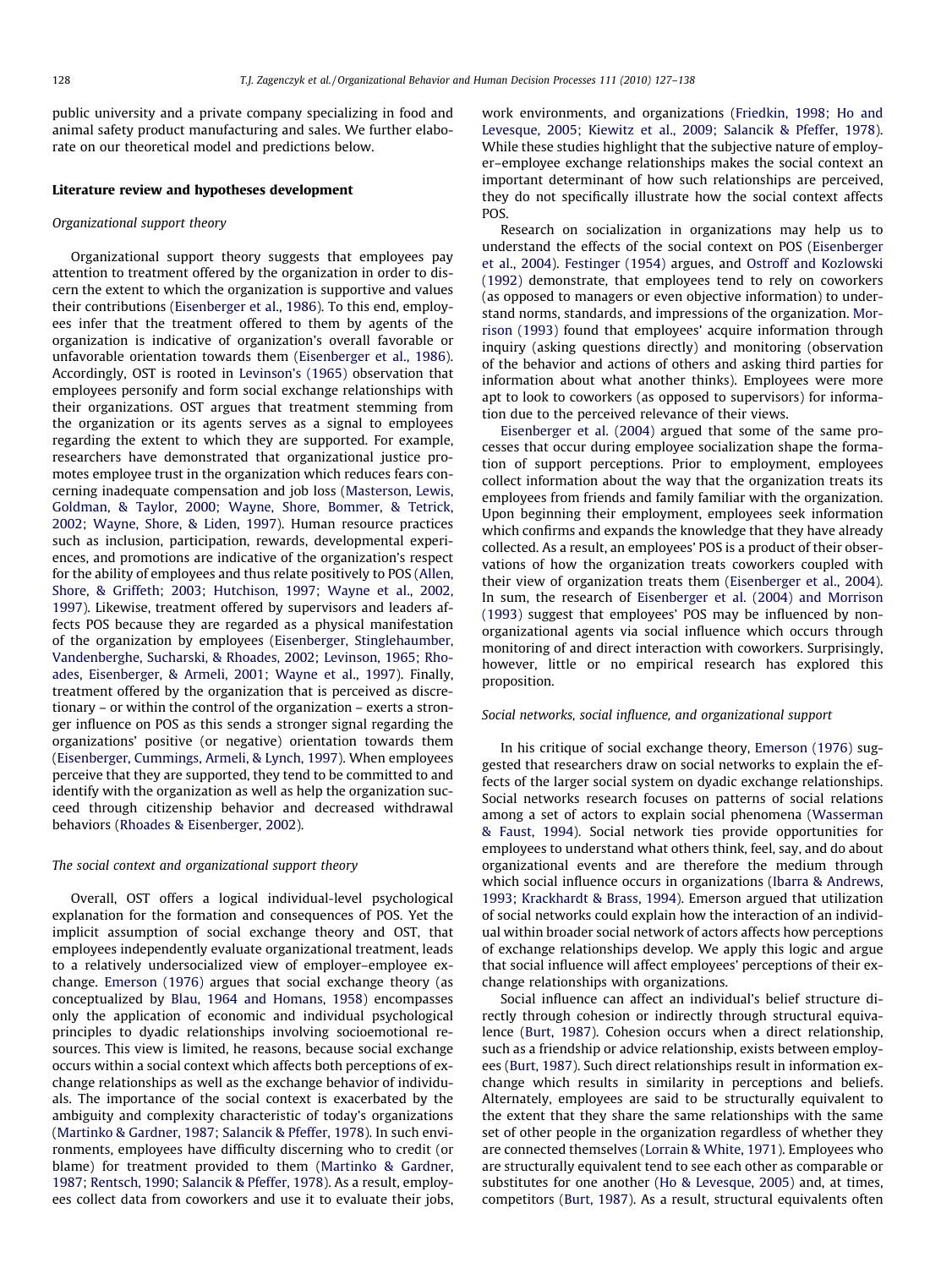<span id="page-2-0"></span>adopt similar perceptions or attitudes due to the fact that they have ties with similar others and are thus exposed to the same information.

[Shah \(1998\)](#page-11-0) argued that social networks research helps to explain from whom and how employees acquire information informally in organizations. Shah suggested that employees would monitor individuals who are structurally equivalent to themselves in organizational social networks to obtain job-relevant information, defined as technical and performance information that pertains to an employee's job, because competition often exists between structurally equivalent employees as they frequently occupy similar roles in the organization. Information seekers may fear they will be perceived as less competent if they attempt to acquire information from structural equivalents directly. On the other hand, employees are apt to seek general organizational information by asking cohesive coworkers directly. This is because asking about general organizational information, defined as normative and social information relevant to organizational information or adaptation to a firm's culture or social system, is less likely to make other employees doubt the competence of the employee. POS is influenced by both job-relevant information (performance reviews, feedback, etc.) and general organizational information, treatment provided by the organization that is not specifically related to employees' jobs. Thus, [Shah's \(1998\)](#page-11-0) research suggests that POS will be shaped by both direct inquiry (of cohesive coworkers) and monitoring (of structural equivalents).

# Cohesive ties and similarity in POS

In their articulation of social information processing theory, [Sal](#page-11-0)[ancik and Pfeffer \(1978\)](#page-11-0) argue that employees process social information that they acquire through direct interaction with cohesive ties. Interaction with coworkers makes certain dimensions of the workplace more salient, provides information on coworkers' evaluations of these dimensions, and affects how employees interpret and evaluate the organizational environment itself and the events that occur within it [\(Rentsch, 1990\)](#page-11-0). Accordingly, [Salancik and Pfef](#page-11-0)[fer \(1978\)](#page-11-0) suggest that employees who interact tend to have greater interpersonal similarity with respect to perceptions or attitudes than do employees who do not interact. Research shows that social information processing results in similar perceptions of new technology ([Rice & Aydin, 1991\)](#page-11-0), job-related perceptions ([Ibarra & An](#page-11-0)[drews, 1993](#page-11-0)), performance of citizenship behavior in workgroups ([Bommer, Miles, & Grover, 2003\)](#page-10-0), and interpretations of organizational events [\(Rentsch, 1990\)](#page-11-0).

One network tie through which social information is exchanged is the advice tie. Advice ties are instrumental relationships through which employees share job- and organization related information ([Ibarra, 1993\)](#page-11-0) and are thus an important source of social information (e.g., [Umphress, Labianca, Brass, Kass, & Scholten, 2003\)](#page-11-0). Researchers have found that advice ties are related to employees' perceptions of procedural and interactional justice [\(Umphress](#page-11-0) [et al., 2003](#page-11-0)) as well as beliefs about technology ([Burkhardt,](#page-10-0) [1994\)](#page-10-0). Advice givers are influential in organizations because they have high levels of task mastery and organizational knowledge ([Morrison, 2002\)](#page-11-0); as a result coworkers tend to trust that they have the ability and competence to provide help ([Ho & Levesque, 2005;](#page-11-0) [McAllister, 1995](#page-11-0)). Accordingly, asking an individual for advice is an indication of respect for the individual's opinion and an expectation that the information shared is useful and valuable ([Ho,](#page-11-0) [2005](#page-11-0)). Therefore, advice-givers are perceived as powerful by their coworkers (e.g., [Brass & Burkhardt, 1993\)](#page-10-0). Evidence suggests that advice ties between employees result in organizational stability because they facilitate work-related information transfer, which serves to coordinate activities in the organization and reinforce organizational norms [\(Gibbons, 2004](#page-10-0)). Given that POS is at least partly comprised of general organizational information and employees rely on advice ties when seeking to understand organizational information ([Ho & Levesque, 2005\)](#page-11-0), we hypothesize that employees will tend to adopt POS that is similar to the POS of employees who provide advice to them.

Hypothesis 1. Employees will have POS that is similar to the POS of coworkers from whom they receive advice.

While advice ties are instrumental ties, friendship ties promote candid information exchange because they are characterized by affect-based trust ([Ibarra, 1993; Jehn & Shah, 1997](#page-11-0)). Information that is shared between friends is often the basis for social comparison ([Wheeler & Miyake, 1992\)](#page-11-0). Social comparison theory argues that individuals compare their opinions and outcomes to those of other relevant individuals to help develop their own beliefs [\(Festinger,](#page-10-0) [1954\)](#page-10-0). Therefore, employees turn to friends to help them evaluate, or make sense of, the outcomes they receive from a third party ([Ho,](#page-11-0) [2005](#page-11-0)). Such comparisons become more salient to employees when the value of the outcomes is subjective, when individuals have no objective standard for comparison, and when the evaluation is important [\(Festinger, 1954](#page-10-0)).

Given that POS is an employee's subjective perception of the extent to which he or she is supported by the organization, we expect that employees will pay attention to their friends' opinions regarding organizational treatment because they identify with them, trust them and value their opinions ([Jehn & Shah, 1997](#page-11-0)). When an employee's friend is treated positively (negatively) by the organization, the employee may interpret the positive (negative) treatment provided to the friend as a signal that the organization favors (disfavors) him/her as well ([Felson & Reed, 1986\)](#page-10-0). Therefore, both employees' POS would increase (decrease) as a result of one employee in the friendship relationship's receipt of favorable (unfavorable) treatment. In support of this view, employees who are friends in the workplace tend to share similar perceptions of other coworkers [\(Krackhardt & Kilduff, 1990](#page-11-0)), make similar career decisions [\(Kilduff, 1990](#page-11-0)), vote the same way on union-related matters ([Krackhardt, 1992\)](#page-11-0), and share common beliefs regarding the manner in which the organization fulfills organization-wide promises ([Ho & Levesque, 2005\)](#page-11-0). Therefore, we argue that employees will tend to adopt similar POS to those of their friendship ties.

Hypothesis 2. Employees will have POS similar to the POS of coworkers with whom they have reciprocated friendship ties.

#### Structural equivalence and similarity in POS

As [Shah \(1998\)](#page-11-0) suggests, employees also monitor structurally equivalent employees in order to acquire job-relevant information. Structural equivalence evaluates the extent to which two individuals are similar in terms of the relationships that they share, and do not share, with others in the organization [\(Lorrain & White,](#page-11-0) [1971\)](#page-11-0). Therefore, structural equivalence can be conceptualized as the degree to which one employee's relationships with all other employees in the organization are correlated with a second employee's relationships with all other members of an organization, regardless of whether or not they have a direct tie to each other ([Burt, 1987; Ferrin, Dirks, & Shah, 2006\)](#page-10-0). Two employees who interact with the same group of employees, then, would have a high level of structural equivalence, while two employees who have completely different sets of relationships within the organization would have a low level of structural equivalence.

Because researchers have found that friendship and advice ties have different effects, we explored the effects of both advice and friendship structural equivalence. We reasoned that if advice and friendship ties can have differential relationships with outcomes,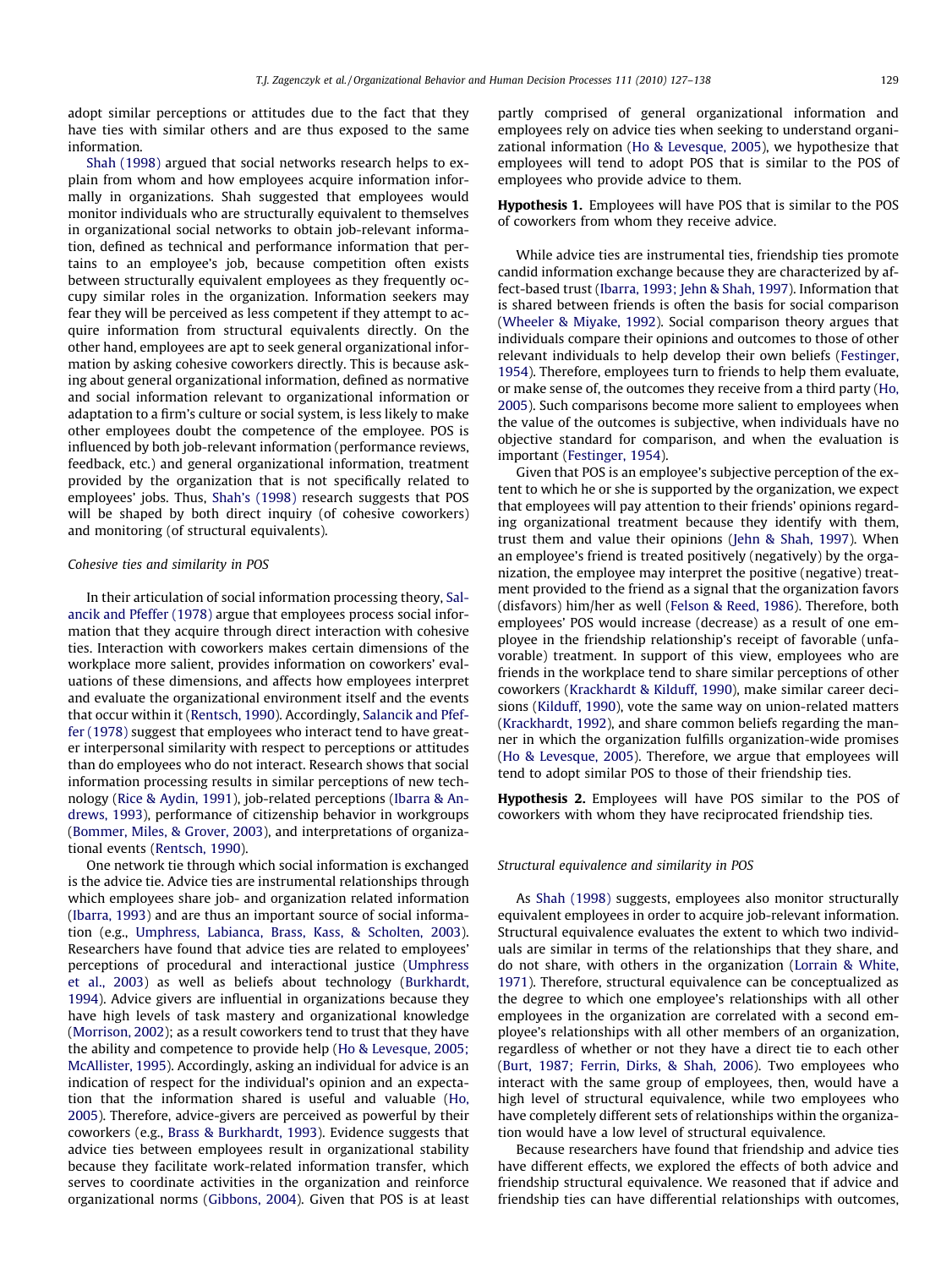<span id="page-3-0"></span>it was reasonable to assume the same for advice and friendship structural equivalence – as these measures are a product of organizational advice and friendship networks. However, few studies have explored the joint effects of friendship and advice structural equivalence (for an exception, see [Ho and Levesque \(2005\)\)](#page-11-0); instead most studies use friendship, advice, or a combination of the two networks. Given that most structural equivalence studies have not assessed both friendship and advice structural equivalence, it is difficult to discern whether social influence occurred through structural equivalence of the network that was measured or structural equivalence of an unmeasured network. This idea is highlighted by [Ibarra's \(1993\)](#page-11-0) work, she suggests that if both friendship and advice networks are not measured, it is difficult to say that the results outcomes of friendship ties were not an outcome of unmeasured advice ties, or vice versa. We apply the same thinking to structural equivalence.

As mentioned previously, [Shah \(1998\)](#page-11-0) drew on [Burt's \(1987\)](#page-10-0) research to argue that structural equivalence creates competition between employees because employees who occupy similar positions in the network often occupy similar roles in the organization. As a result, they tend to be competitive. Accordingly, employees tend to avoid seeking information directly from structurally equivalent coworkers, as they fear appearing incompetent. Nevertheless, employees pay careful attention to structural equivalents either by monitoring them [\(Burt, 1987](#page-10-0)) or by collecting information related to their attitudes, beliefs, and behaviors through third parties ([Morrison, 1993](#page-11-0)). Specifically, [Shah \(1998\)](#page-11-0) found that employees tended to monitor employees structurally equivalent to themselves in friendship networks in order to acquire job-relevant information. Also, [Ho and Levesque \(2005\)](#page-11-0) showed that employees attended to advice and friendship structural equivalents to determine the extent to which the organization had fulfilled its promises to them.

We expect that structural equivalence will affect POS in two ways. First, similar role demands will result in employees having POS similar to the POS of advice structural equivalents. Shared role demands influence perceptions and attitudes because employees experience ''similar information, requests and demands from members of their own role set, creating an information field in which they are embedded, which when internalized, creates even more powerful pressures to conform than discussions with similar alters" [\(Hartman & Johnson, 1989, p. 525\)](#page-11-0). Employees who have similar roles in the context of the organization, then, would occupy similar positions in organizational processes, and as a result may come to view treatment from the organization in a similar fashion. For instance, [Krackhardt and](#page-11-0) [Porter \(1986\)](#page-11-0) observed that turnover in fast-food restaurants occurs through what they termed a ''snowball effect", that is, when employees observed that employees in structurally equivalent advice network positions left the organization, they took this as a signal that better alternatives were available to them and voluntarily terminated their employment as well. Similarly, [Burt \(1987\)](#page-10-0) found that structurally equivalent doctors made similar decisions regarding whether or not to prescribe a new drug to patients. Likewise, structurally equivalent employees tend to have similar evaluations of non-profit organizations ([Galakiewicz & Burt,](#page-10-0) [1991\)](#page-10-0), perceptions of role ambiguity ([Hartman & Johnson,](#page-11-0) [1989\)](#page-11-0), and perceptions [\(Rice & Aydin, 1991](#page-11-0)).

Hypothesis 3. Employees who have greater structural equivalence in the advice network will have POS that are similar to one another.

On the other hand, employees may also develop similar POS to those of coworkers who are structurally equivalent to themselves in friendship networks because being a part of a common subset, or the same ''social circle" might create interdependence because structurally equivalent employees share common relationships with others ([Ferrin et al., 2006,](#page-10-0) p. 874). [Ferrin et al. \(2006\)](#page-10-0) suggest that this occurs because similar relationships create a sense of common fate amongst employees. In such a situation, employees may ask friends to ask others how they are treated so that they can better comprehend organizational treatment themselves. For instance, an employee may ask a friend what another employee (with whom s/he does not have direct relationships) thinks of a new organizational policy. The information acquired may help to shape the POS of the employee who sought it out. For instance, [Burt \(1982\)](#page-10-0) showed that actors cognitively compare their own attitudes and behaviors to those of structurally equivalent others. In addition, individuals with similar positions in friendship networks may be exposed the same information as others who are structurally equivalent to themselves. As a result of their exposure to this information, they may come to develop similar POS to those of individuals in structurally equivalent positions in the friendship network.

Hypothesis 4. Employees who have greater structural equivalence in the friendship network will have POS that are similar to one another.

# Method – Study 1

# Sample and procedure

In Study 1, we conducted a field study with employees from the admissions department of a large public university in the eastern United States. Consistent with [Marsden's \(1990\)](#page-11-0) suggestion, we bounded our data collection to members of a single organizational unit. At our research site, the admissions department is regarded as an independent organization run by a supervisor who is responsible for coordinating walking and bus campus tours for prospective students. In addition, employees perform telemarketing duties, help with two or three admissions programs per year, attend weekly organizational meetings, and represent the university on recruiting trips. Employees in this organization (part-time student workers) worked 25 h per week on average. In sum, this organizational unit has significant responsibility for identifying, creating, and maintaining programs that are relatively independent of other parts of the organization.

Data were collected during a meeting sponsored by the organization. Respondents were told that the purpose of the survey was to investigate their experiences and the knowledge they had gained while performing their jobs. Employees were assured that their responses would remain confidential. To encourage participation, six \$50 gift certificates to local businesses were provided to randomly selected employees following the debriefing of respondents after the survey was completed.

Of the 138 members in the work unit, 101 were present at the meeting and complete data was obtained from 93 employees yielding a 67% response rate. Because we were examining dyads as the unit of analysis, we constructed a  $93 \times 93$  square matrix. Since employees did not describe relationships with themselves, there were  $(N * (N - 1))$ , or 8556 observations. The mean tenure of employees was of 1.94 years ( $SD = 3.78$ ), while mean age was 20.5 years The sample was 60.2% female and 80.6% Caucasian, 11.8% African–American, 5.4% Asian, and 2.2% other.

In our survey, we collected data on social network ties, perceived organizational support and demographic information. To identify social network ties, respondents were given a roster which included the names and pictures of all employees and were asked questions about their relationships with coworkers ([Marsden,](#page-11-0) [1990\)](#page-11-0). Pictures were provided so that employees could be certain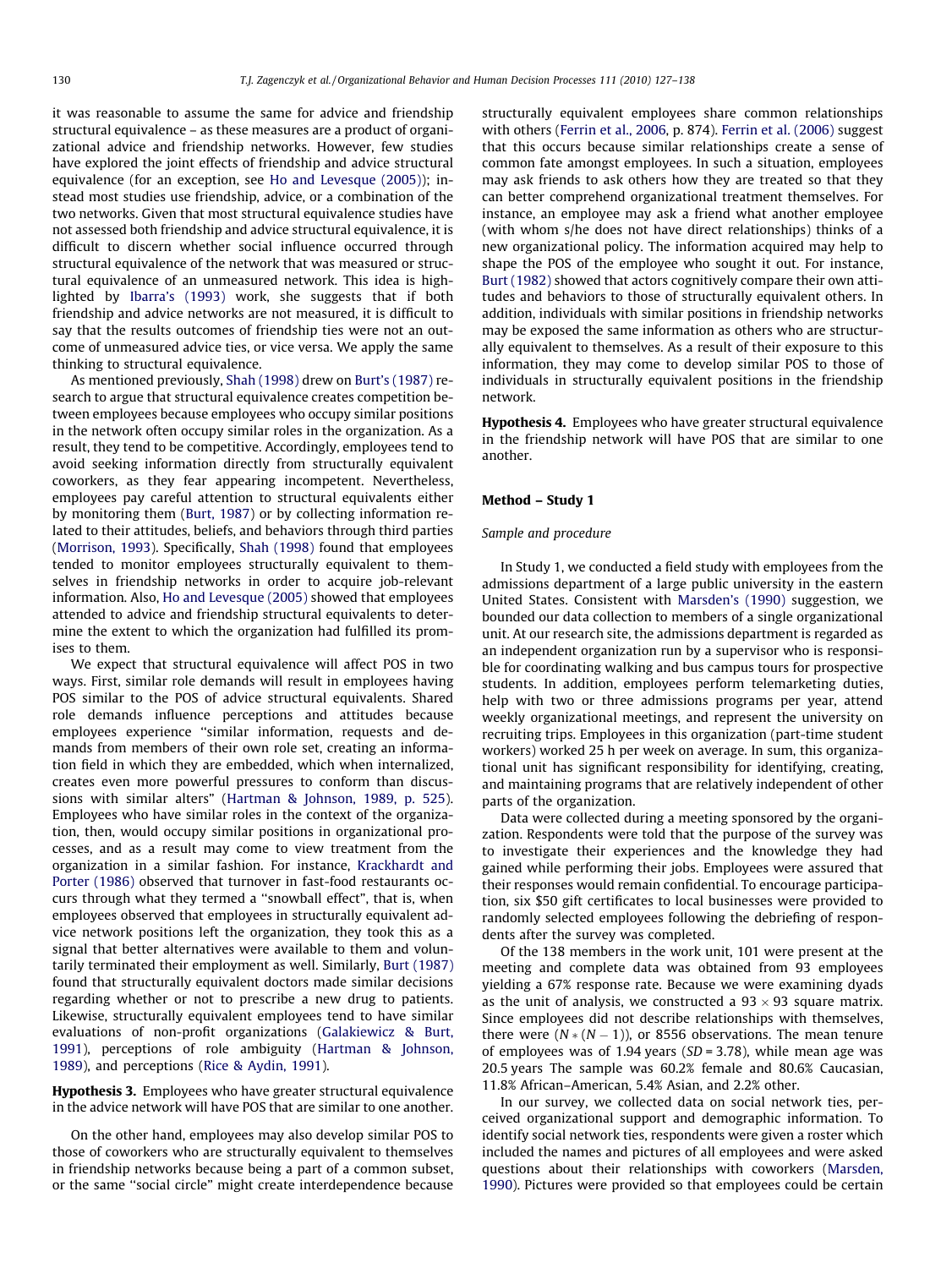that they correctly identified others employees in the organization. Respondents were also asked about their perceptions of organizational support and demographic information including gender, race, and tenure in the organization.

# Measures

We collected data on two independent variables (advice ties and friendship ties), one dependent variable (POS), and three control variables (gender, tenure, and race). We used the data collected on advice and friendship networks to compute advice and friendship structural equivalence scores ([Borgatti, Everett, & Free](#page-10-0)[man, 2002\)](#page-10-0) and the POS data to create POS similarity scores.

# Social network measures

All network measures were collected using a single item (e.g. [Umphress et al., 2003\)](#page-11-0). While multi-item scales are preferable, such scales are difficult to administer in social networks research due to time- and fatigue-related concerns. Use of multi-item scales would require that respondents respond to a multi-item scale 137 times. The time and cognitive effort required to fill out such a survey would result in lower response rates and more error in our data (e.g., [Ferrin et al., 2006; Ho & Levesque, 2005; Ibarra & An](#page-10-0)[drews, 1993\)](#page-10-0). As a result, social network analysis research most frequently relies on single-item measures of dyadic relationships (e.g., [Umphress et al., 2003\)](#page-11-0). Substantial research suggests that single-item measures are acceptable when situational constraints render multi-item scales impractical [\(Wanous, Reichers, & Hudy,](#page-11-0) [1997\)](#page-11-0). When using single-item measures, [Sackett](#page-11-0) and Larson (1990) suggest that researchers provide unambiguous, focused information in the question. As a result, in our survey design, we minimized ambiguity by providing a detailed explanation of each tie.

Advice ties were measured by asking each respondent to identify those employees who ''provide job-related advice, meaning that this person has been a source of information related to your job as a member of this organization" (yes/no) ([Ibarra, 1993\)](#page-11-0). Friendship networks were measured by asking respondents to identify those coworkers who they considered as friends, which were defined as individuals ''who you see as an organization member as well as socially – outside of activities related to the organization" (yes/no) [\(Morrison, 2002\)](#page-11-0). In order to increase the accuracy of our measure of friendship ties, only reciprocated friendship ties (ties that were acknowledged by both members of the dyad) were included in the analysis [\(Hammer, 1985\)](#page-10-0). Utilization of reciprocal ties minimizes single-source bias because the existence of a friendship tie is validated by both parties rather than just a single employee. We did not require that advice ties be acknowledged by both individuals in the relationship since such ties may be unidirectional ([\(Postmes, Tanis, & de Wit, 2001\)](#page-11-0). A unidirectional advice tie occurs when employee A provides advice to employee B, but employee B does not provide advice to employee A.

Matrixes were constructed for both advice and friendship networks. Unlike most social science research in which the individual level of analysis is examined, the level of analysis in this study is the dyad. Therefore, each variable is represented as a matrix in which rows and columns represent actors and cells represent a relational state between actors ([Raider & Krackhardt, 2001](#page-11-0), p. 68). A 1 was entered in cell  $X_{ij}$  if an advice tie existed between employees *i* and *j*. If no advice tie existed, a 0 was entered into the advice matrix. The same procedure was utilized to create the friendship matrix.

Friendship and advice structural equivalence scores were computed in terms of degree with the Pearson product coefficient for each pair of actors based on the row and column entries in the matrices. A pair of employees with a higher correlation coefficient have a higher level of structural equivalence and thus hold positions in the social structure that are more similar than employees with a lower correlation coefficient ([Borgatti et al., 2002](#page-10-0)).

#### Similarity in perceived organizational support

Utilization of similarity as a measure of social influence is consistent with many other social influence studies (e.g. [Burkhardt,](#page-10-0) [1994; Ibarra & Andrews, 1993; Umphress et al., 2003](#page-10-0)). Accordingly, we measured similarity in POS as the extent to which the focal employee's POS was similar to those of each of his/her network ties. To calculate similarity, we first measured POS using the eight-item version of the Short Survey of Perceived Organizational Support (SPOS; [Eisenberger et al., 1997](#page-10-0)). Sample items from the scale include: 'My organization values my contributions to its well-being' and 'My organization strongly considers my goals and values.' Cronbach's alpha for this scale was .84. Participants responded using a five-point Likert scale ranging from 1 = strongly disagree and 5 = strongly agree. Next, each participant's responses to the SPOS were averaged to create a mean POS score in which higher scores represented higher levels of POS. Next, the degree of dissimilarity was computed by taking the absolute difference between individual *i*'s mean POS score and individual *j*'s mean POS score ([Meyer, 1994\)](#page-11-0). Finally, the difference scores were used to create a POS dissimilarity matrix in which smaller numbers represented greater interpersonal similarity in POS. Consistent with [Umphress](#page-11-0) [et al. \(2003\),](#page-11-0) we reversed the signs in the tables presented in this paper so that positive coefficient scores represent greater similarity in POS (as well as tenure, gender, and race).

#### Control variables

Similarity with respect to organizational tenure, gender, and race were utilized as control variables. Tenure in the organization was operationalized as the number of years an employee had been a member of the organization. We controlled for tenure to rule out the possibility that employees who entered the organization at the same time had similar levels of POS. Tenure was measured in years with the organization. Consistent with most POS research ([Rhoades](#page-11-0) [& Eisenberger, 2002\)](#page-11-0), gender (a dummy variable in which 0 = male and 1 = female) was utilized as a control variable. Race was dummy coded with  $0 =$  white and  $1 =$  other and included as a control for the same reason as gender. Similarity matrixes were constructed for all control variables based on absolute difference values with respect to each variable. For example, with respect to gender, two females would have similar gender because (dummy variable) 1 – (dummy variable)  $1 = 0$ .

# Analysis and results

In this research, the level of analysis is the dyad. Accordingly, each variable is represented as a matrix in which rows and columns represent actors and cells represent a relational state between actors ([Raider & Krackhardt, 2001](#page-11-0), p. 68). When dyads are considered, there may be high levels of autocorrelation among the error terms when traditional statistical procedures are used. Accordingly, it is inappropriate to analyze dyadic data using Ordinary Least Squares Regression, PLS or LISREL. Social networks researchers suggest using a test that is robust to autocorrelation such as quadratic assignment procedure (QAP) regression ([Krack](#page-11-0)[hardt, 1988\)](#page-11-0). QAP offers permutation-based tests of significance which are more resistant to autocorrelation problems than are traditional regression models [\(Raider & Krackhardt, 2001](#page-11-0)). Therefore, data analysis was conducted using UCINET 6 for Windows, a network analysis program developed by [Borgatti et al. \(2002\).](#page-10-0)

Quadratic assignment procedure correlation analysis was utilized to generate a bivariate correlation matrix and quadratic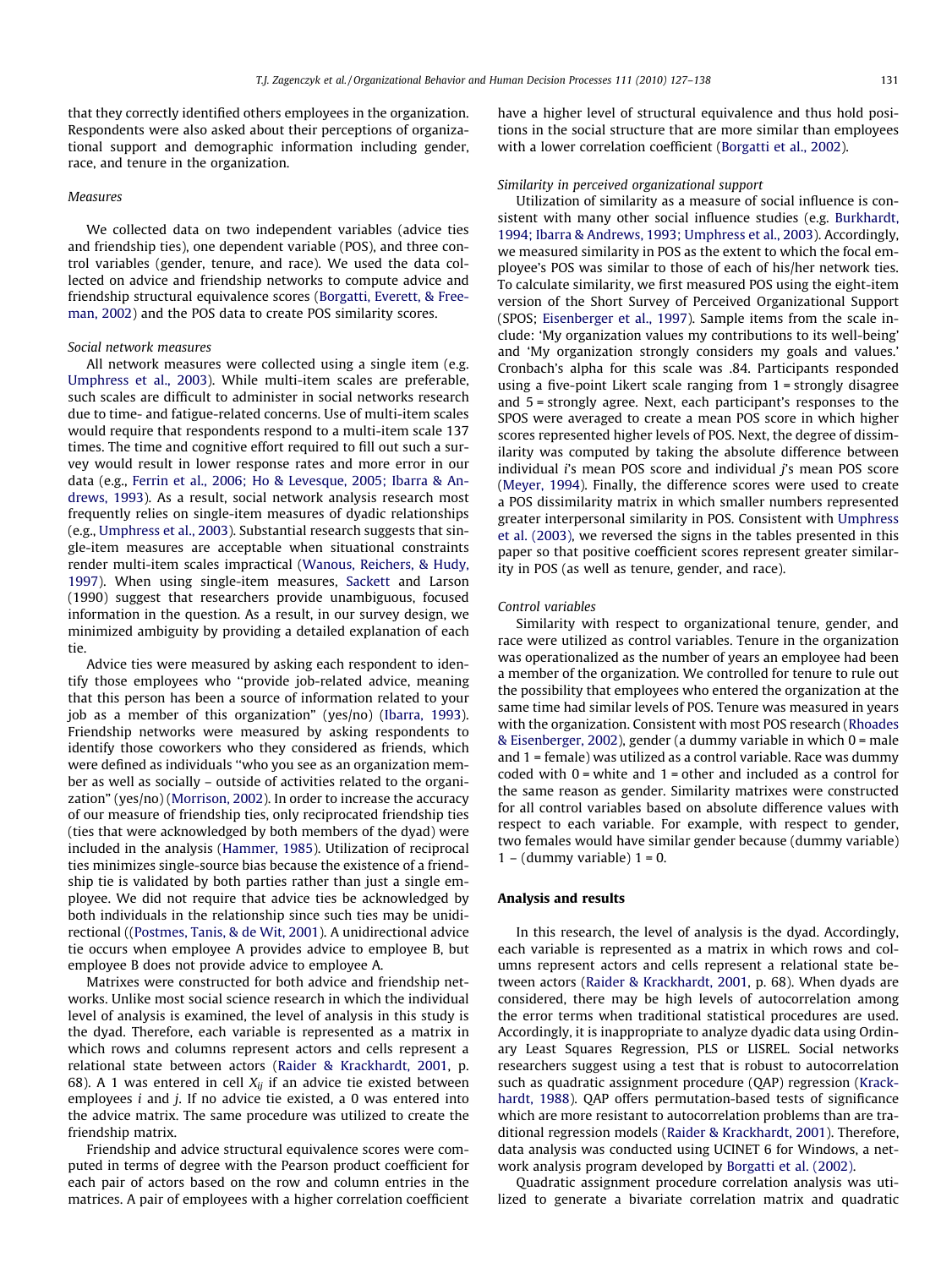assignment procedure regression was used to test the hypotheses. QAP correlation analysis has two steps. In the first step, Pearson's correlation coefficients for corresponding cells in the two matrices are computed. Then the program permutes the rows and columns of one matrix and calculates the correlation between the matrices. This is repeated 1000 times; each correlation from Step 1 is compared with Step 2 in an effort to determine the number of times the correlation generated by random permutations is larger or equal to the Step 1 correlation.

To test all hypotheses, the POS similarity matrix was regressed on the social network matrices and control variable matrices using multiple regression QAP analysis. MRQAP analysis works in much the same way that QAP correlation analysis works. First, the program conducts standard multiple regression across corresponding cells of the POS matrix, the social networks matrices, and the control variable matrices ([Borgatti et al., 2002](#page-10-0)). Next, all rows and columns from the POS matrix are permuted randomly and the regression coefficient is recomputed. This step occurs 1000 times in an effort to estimate the standard error. The results from this second step are in the form of  $R^2$  values and regression coefficients. Each of the coefficients from Step 2 is compared to the coefficient produced in Step 1. Following this, the procedure computes the number of random permutations needed in Step 2 to produce results as extreme as those produced in the first step. If a low proportion of similar results are found in Step 2 when compared with Step 1, a significant relationship is indicated ([Raider & Krackhardt,](#page-11-0) [2001\)](#page-11-0).

Before presenting the results, it is important to discuss some differences that exist between OLS and QAP regression. The fact that QAP utilizes permutation-based hypothesis tests means that we cannot calculate degrees of freedom or statistical power as is traditionally done using OLS regression techniques ([Ferrin et al.,](#page-10-0) [2006\)](#page-10-0). Further, equivalent correlations and beta values may not represent equal levels of significance because the structure of network data limits the possible number of correlations ([Gibbons,](#page-10-0) [2004\)](#page-10-0). Accordingly,  $R^2$  may be smaller than regular OLS regression as well. Therefore, the primary statistic of interest is the p-value. A p-value of .01 means that 1% of the permutations demonstrated a greater correlation than what was observed [\(Gibbons, 2004\)](#page-10-0).

Table 1 provides the means, standard deviations and QAP intercorrelations for all variables. Cronbach's alpha for the eight-item Survey of Perceived Organizational Support was .84, which is consistent with past research which reports alphas that range from .77 to .90 ([Rhoades & Eisenberger, 2002](#page-11-0)). Advice ties and friendship ties were significantly related ( $r = .32$ ,  $p < .01$ ), indicating that friendship and advice networks overlapped to some degree.

The results for the QAP regression analysis are presented in [Table 2.](#page-6-0) In order to discern the amount of variance explained by control variables compared to our independent variables, we first regressed the POS similarity matrix on the control variables (Step 1). Following this, we regressed the POS similarity matrix on all of the control and independent variables (Step 2). The presentation of results in the following paragraphs corresponds to Step 2. With respect to the control variables, our results showed that similarity in gender ( $\beta$  = .13, p > .05) and race ( $\beta$  = .26, p > .05) were not significantly related to similarity in POS. However, similarity in tenure was negatively and significantly related to similarity in POS ( $\beta$  = -.05, p < .05). This suggests that employees with similar organizational tenure tend to differ with respect to their perceptions of support. In all, control variables accounted for 3% of the variance in similarity in POS.

[Hypothesis 1](#page-2-0) stated that advice ties between employees would be positively related to similarity in POS. We found support for this hypothesis, as advice ties between employees were significantly and positively related to similarity in POS (H1:  $\beta$  = .20, p < .05). [Hypothesis 2,](#page-2-0) which stated that friendship ties between employees would be positively related to similarity in POS, was not supported (H2:  $\beta$  = .04, p > .05). [Hypothesis 3](#page-3-0), which predicted that structural equivalence in the advice network would be positively related to similarity in POS, was supported as well (H3:  $\beta$  = .04, p < .05). Finally, we found support for [Hypothesis 4](#page-3-0), as structural equivalence in the friendship network was related to similarity in POS (H4:  $\beta$  = .07, p < .05). In all, independent variables explained 10% of the variance beyond the control variables.

# Methods – Study 2

Study 1 provided some empirical support for our hypotheses in a field study. However, it is reasonable to question whether the results are generalizable to other settings because the sample included mainly part-time student workers who worked 25 h per week with potentially high levels of turnover. In addition, there are other theoretically relevant variables, beyond demographic characteristics, that may influence employee POS – such as reporting structure, similarity with respect to supervisor satisfaction, and workflow ties. For these reasons, we felt it was important to attempt a constructive replication ([Lykken, 1968\)](#page-11-0) using a more traditional organizational setting with full-time employees. Accordingly, we conducted Study 2 to address these limitations by controlling for these potential confounds and replicating our analysis in a different organizational context.

### Sample and procedure

Participants were 183 employees in a mid-size company specializing in food and animal safety product manufacturing and sales in the Midwestern US members of the research team used a private conference room within the participating organization and employees were randomly assigned designated times to complete the survey. After confidentiality assurances were given, voluntary participation was encouraged in an email memo. Missing

#### Table 1

Means, standard deviations and QAP correlations for variables in Study 1.

| Variable                                                | Mean              | <b>SD</b> |           |        |        | $\overline{4}$     |     | 6                        |                 | 8 |
|---------------------------------------------------------|-------------------|-----------|-----------|--------|--------|--------------------|-----|--------------------------|-----------------|---|
| 1. Similarity in tenure                                 | 1.94              | 1.26      |           |        |        |                    |     |                          |                 |   |
| 2. Similarity in gender                                 | $\qquad \qquad -$ | $-$       | $-.13$    |        |        |                    |     |                          |                 |   |
| 3. Similarity in race                                   | $-$               | $-$       | $-.01$    | .12    |        |                    |     |                          |                 |   |
| 4. Advice ties                                          | 18.38             | 17.54     | $-.01$    | .00    | .00    |                    |     |                          |                 |   |
| 5. Friendship ties                                      | 20.62             | 12.20     | $-.36$ ** | $-.13$ | $-.18$ | $.32$ **           |     |                          |                 |   |
| 6. Advice structural equivalence                        | .17               | .05       | $-.04$    | .01    | .00.   | $.15$ **           | .04 | $\overline{\phantom{a}}$ |                 |   |
| 7. Friendship structural equivalence                    | .09               | .05       | $-.02$    | $-.01$ | .00    | .04                | .05 | .04                      |                 |   |
| 8. Similarity in perceived organizational support (POS) | 3.21              | .67       | $-.11"$   | .05    | .06    | $.12$ <sup>'</sup> | .07 | $.04$ <sup>*</sup>       | $.03^{\degree}$ |   |

Note:  $N = 93$ . Gender was coded as male = 0, female = 1. Race was coded as white = 0, non-white = 1. Tenure = yrs in org.  $p < 0.05$ .

 $p < .01$ .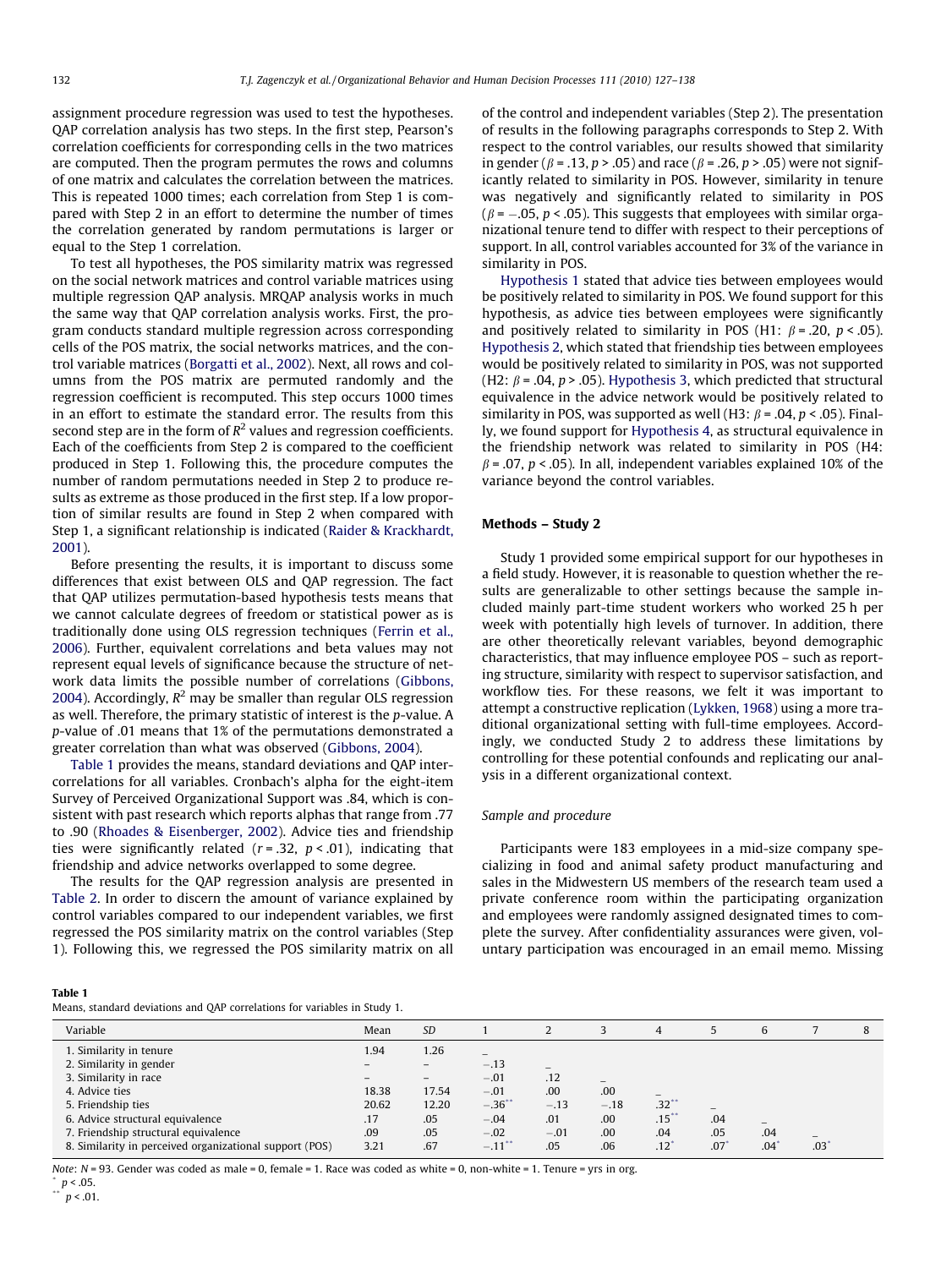#### <span id="page-6-0"></span>Table 2

Quadratic assignment regression analysis predicting perceived organizational support from network variables in Study 1.

| Variable and step                 | Similarity in perceived organizational<br>support |       |               |  |
|-----------------------------------|---------------------------------------------------|-------|---------------|--|
|                                   |                                                   | $R^2$ | $\Lambda R^2$ |  |
| Step 1: controls                  |                                                   |       |               |  |
| Similarity in tenure              | .00.                                              |       |               |  |
| Similarity in gender              | .07                                               |       |               |  |
| Similarity in race                | .26                                               | .03   | .03           |  |
| Step 2: network variables         |                                                   |       |               |  |
| Similarity in tenure              | $-.05$ <sup>*</sup>                               |       |               |  |
| Similarity in gender              | .13                                               |       |               |  |
| Similarity in race                | .26                                               |       |               |  |
| Advice ties                       | $.20^{\degree}$                                   |       |               |  |
| Friendship ties                   | .03                                               |       |               |  |
| Advice structural equivalence     | $.04$ <sup>*</sup>                                |       |               |  |
| Friendship structural equivalence | .07"                                              | .10   | .13           |  |

Note: N = 93; 8556 observations. Unstandardized beta coefficients are reported. All variables are similarity matrices.

 $p < 0.05$ .

In Study 2, network data was collected in a manner similar to Study 1. The only difference in our procedure was that we were unable to provide photographs of all employees to the respondents in Study 2. To identify network ties, respondents were given a roster including the names of all employees and were asked questions about their workflow, advice, and friendship relationships with coworkers. We asked respondents the names of their supervisors and the extent to which they were satisfied with their supervisors. Respondents were also asked about their perceptions of organizational support as well as demographic information including gender, race, and tenure in the organization.

## Measures

The social network measures (direct advice and friendship ties, advice and friendship structural equivalence), POS (eight-item version of the Short Survey of Perceived Organizational Support; [Eisenberger et al., 1997](#page-10-0);  $\alpha$  = .89) and demographic control variables (tenure, gender, race) in Study 2 were identical to those used in Study 1.

### Additional controls

In Study 2, we also controlled for reporting structure, similarity in satisfaction with supervision, and workflow ties to rule out the possibility that these variables accounted for similarity in POS. In their seminal paper, [Eisenberger and colleagues \(1986\)](#page-10-0) argue that perceptions of support develop as a result of employees' tendency to personify the organization and attribute actions taken by its agents to the intent of the organization itself rather than to the individual motives of organizational agents [\(Levinson, 1965](#page-11-0)). That is, employees believe that the actions of their supervisors are representative of the organization's positive or negative orientation towards them. Supervisors are considered particularly important because they are responsible for directing and evaluating subordinates' performance, as well as conveying these evaluations to higher-level managers ([Eisenberger et al., 2002](#page-10-0)). As a result, it is possible that employees who work under the same supervisors would tend to have similar levels of POS, or that employees who are similarly satisfied with supervision may tend to have similar POS as well.

Accordingly, we included reporting structure and similarity in supervisor satisfaction as control variables in Study 2. The 154 employees in Study 2 worked under 34 supervisors. If two employees worked for the same supervisor, we entered a 0 in the corresponding cell in the reporting structure matrix. If they had different supervisors, we entered a 1, indicating dissimilarity. We used the four-item scale offered by [Hackman and Oldham](#page-10-0) [\(1975\);](#page-10-0)  $\alpha$  = .92) to measure satisfaction with supervision. Employees were asked to rate their satisfaction with various aspects of supervision on a scale of  $1-5$  ( $1 = low$ ,  $5 = high$ ) including "the degree of respect I receive from my supervisor," ''the degree of fair treatment I receive from my supervisor", ''the amount of support and guidance I receive from my supervisor", and ''the overall quality of the supervision I receive in my work." Next, each participant's responses to this scale were averaged to create a mean satisfaction with supervision score in which higher scores represented higher levels of satisfaction with supervision. Following this, the degree of dissimilarity was computed by taking the absolute difference between individual *i*'s mean satisfaction with supervision score and individual j's mean satisfaction with supervision score [\(Meyer, 1994](#page-11-0)). These difference scores were used to make a satisfaction with supervision dissimilarity matrix in which smaller numbers represented greater interpersonal similarity in satisfaction with supervision. As in our POS similarity matrices, signs were reversed so that positive coefficient scores indicate greater similarity in satisfaction with supervision.

We also included workflow ties as a control variable to account for the possibility that working together – but not necessarily asking for advice or forming a friendship – was responsible for similarity in POS. Like [Umphress et al. \(2003\)](#page-11-0), we asked employees to indicate whether or not they were required to interact with every other individual to get their job done. We created a workflow ties matrix in the same manner that we created our advice and friendship matrices.

# Analysis and results

As in Study 1, quadratic assignment procedure correlation analysis was utilized to generate a bivariate correlation matrix and MRQAP was used to test the hypotheses. [Table 3](#page-7-0) provides the means, standard deviations, reliabilities, and QAP intercorrelations for all variables. Like in Study 1, advice ties and friendship ties and friendship ties were significantly related ( $r = .07$ ,  $p < .01$ ), indicating that friendship and advice networks overlapped to a degree. Similarity with respect to tenure was positively and significantly correlated with advice ties ( $r = .03$ ,  $p < .05$ ) and structural equivalence in the advice network ( $r = .02$ ,  $p < .05$ ), but not similarity in POS ( $r = -.01$ ,  $p > .01$ ). Similarity in satisfaction with supervision was also positively and significantly correlated with similarity in POS ( $r = .27$ ,  $p < .01$ ). As expected, advice ties ( $r = .02$ ,  $p < .05$ ), advice structural equivalence ( $r = .03$ ,  $p < .05$ ), and friend structural equivalence ( $r = .03$ ,  $p < .05$ ) were positively and significantly related to similarity in POS. Surprisingly, friendship ties were not  $(r = .01, p > 05)$ .

The results for the QAP regression analysis are presented in [Table 4](#page-7-0). In order to determine how much variance was explained

 $p < .01$ .

data on key variables reduced the sample to 154 participants (response rate: 84%). As in Study 1, we constructed matrixes to represent all of our variables (154  $\times$  154). Since employees did not describe relationships with themselves, there were  $(N * (N - 1))$ , or 23,256 observations. Of the participants, 78 (51%) were female, with an average age of 38.8 years (SD = 11.4) and an average tenure of 4.10 years ( $SD = 4.19$ ). With respect to ethnicity, Caucasians comprised 87% of the sample while 6.5% were African-American, 3.2% were Hispanic, and 3.3% were Asian. An analysis of non-respondent demographic data (i.e., gender, age, tenure and education) indicated that survey participants differed from non-respondents in terms of age and tenure (i.e., non-respondents were older and had more tenure on average).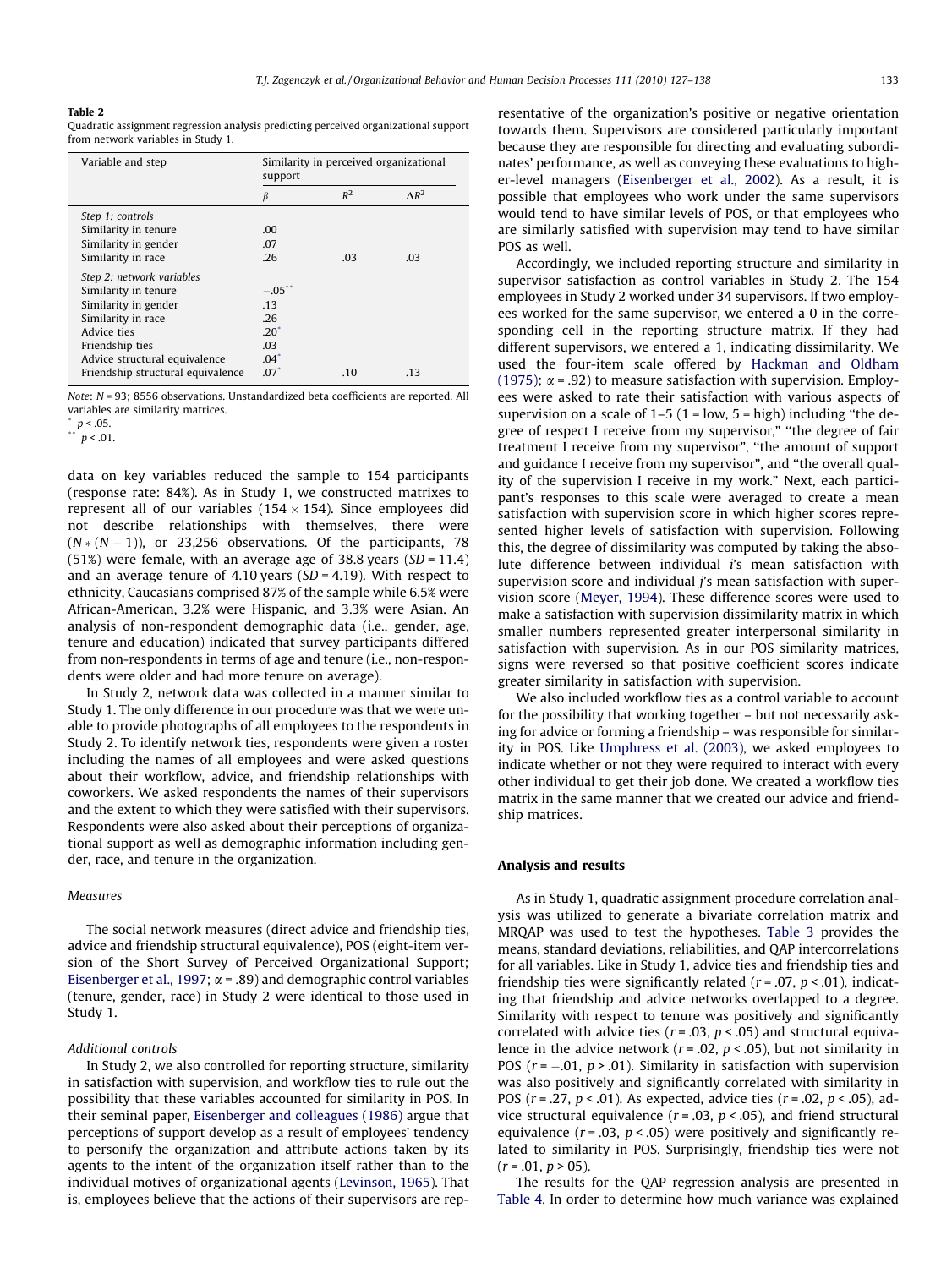#### <span id="page-7-0"></span>Table 3

Descriptive statistics and quadratic assignment procedure correlations for Study 2 variables.

| Variables                                          | M    | SD   |                     |                  | 3                | 4        | 5                   | 6        |                  | 8                | 9        | 10       | 11  |
|----------------------------------------------------|------|------|---------------------|------------------|------------------|----------|---------------------|----------|------------------|------------------|----------|----------|-----|
| 1. Similarity in tenure                            | 4.10 | 4.19 |                     |                  |                  |          |                     |          |                  |                  |          |          |     |
| 2. Similarity in gender                            | -    | -    | .01                 |                  |                  |          |                     |          |                  |                  |          |          |     |
| 3. Similarity in race                              |      | -    | $-.06$              | .00.             |                  |          |                     |          |                  |                  |          |          |     |
| 4. Similarity in department                        |      |      | .02                 | $-.03$           | .01              |          |                     |          |                  |                  |          |          |     |
| 5. Similarity in reporting structure               |      |      | .00                 | .02 <sup>2</sup> | .02              | $.15***$ |                     |          |                  |                  |          |          |     |
| 6. Similarity in supervisor satisfaction           | 3.76 | .96  | $-.06$ <sup>*</sup> | .00              | .03 <sup>′</sup> | .01      | .00.                |          |                  |                  |          |          |     |
| 7. Workflow ties                                   | 5.23 | 4.38 | .01                 | $-.02$           | $-.04$           | $.19***$ | $.20**$             | $-.02$   |                  |                  |          |          |     |
| 8. Advice ties                                     | 4.03 | 3.58 | .03'                | $-.03'$          | $-.02$           | $.11**$  | $.12***$            | $-.02$   | $.39**$          |                  |          |          |     |
| 9. Friendship ties                                 | 2.04 | 2.42 | $-.01$              | $-.02$           | $-.01$           | $.11***$ | $.09***$            | $-.01$   | $.09***$         | $.07**$          |          |          |     |
| 10. Advice structural equivalence                  | .02  | .01  | .02"                | $-.02"$          | $-.03"$          | $.26**$  | $.27***$            | $-.01$   | $.40^{**}$       | $.30^{*}$        | $.13**$  |          |     |
| 11. Friendship structural equivalence              | .02  | .01  | $-.01$              | $-.01$           | $-.02$           | $.14$ ** | $.11$ <sup>**</sup> | .02      | .17              | $.13***$         | $.12$ ** | $.27***$ |     |
| 12. Similarity in perceived organizational support | 3.31 | .67  | $-01$               | .00              | .10 <sup>°</sup> | .01      | .00                 | $.27***$ | .02 <sup>2</sup> | .02 <sup>2</sup> | .01      | .03      | .03 |

Note: N = 154; 23,256 observations. Gender was coded as male = 0, female = 1. Race was coded as white = 0, non-white = 1. Tenure = yrs in org. Reporting structure describes whether or not employees shared a supervisor  $(0 = \text{shared}; 1 = \text{not shared})$ .

 $p < .05.$ 

 $p < .01$ .

#### Table 4

Quadratic assignment regression analysis predicting perceived organizational support from network variables in Study 2.

| Variable and step                     | Similarity in Perceived Organizational<br>Support |       |              |  |
|---------------------------------------|---------------------------------------------------|-------|--------------|--|
|                                       | $\beta$                                           | $R^2$ | $\Delta R^2$ |  |
| Step 1: controls                      |                                                   |       |              |  |
| Similarity in tenure                  | .00.                                              |       |              |  |
| Similarity in gender                  | .01                                               |       |              |  |
| Similarity in race                    | $.13*$                                            |       |              |  |
| Similarity in department              | .04                                               |       |              |  |
| Similarity in reporting structure     | .00.                                              |       |              |  |
| Similarity in supervisor satisfaction | $.19***$                                          |       |              |  |
| Workflow ties                         | .01                                               | .01   | .01          |  |
| Step 2: network variables             |                                                   |       |              |  |
| Similarity in tenure                  | .00.                                              |       |              |  |
| Similarity in gender                  | .01                                               |       |              |  |
| Similarity in race                    | .12                                               |       |              |  |
| Similarity in department              | .04                                               |       |              |  |
| Similarity in reporting structure     | .01                                               |       |              |  |
| Similarity in supervisor satisfaction | $.19***$                                          |       |              |  |
| Workflow ties                         | .01                                               |       |              |  |
| Advice ties                           | $.10^{\circ}$                                     |       |              |  |
| Friendship ties                       | .06                                               |       |              |  |
| Advice structural equivalence         | $.16*$                                            |       |              |  |
| Friendship structural equivalence     | .16 <sup>°</sup>                                  | .08   | .09          |  |

Note: N = 154; 23,256 observations. Unstandardized beta coefficients are reported. All variables are similarity matrices.

 $p < .05$ .

 $p < .01.$ 

by control variables relative to independent variables of interest, we regressed the POS similarity matrix on the control variables in Step 1 and then on all variables in Step 2. All results reported in the following paragraphs correspond with the Step 2. Our results concerning control variables show that only similarity in satisfaction with supervision was positively and significantly associated with similarity in POS ( $\beta$  = 19,  $p$  < .01). In sum, the control variables accounted for 1% of the variance in similarity in POS.

[Hypothesis 1](#page-2-0) stated that advice ties between employees would be positively related to similarity in POS. As in Study 1, we found support for this hypothesis, as advice ties between employees were significantly and positively related to similarity in POS (H1:  $\beta$  = .10,  $p < .05$ ). [Hypothesis 2,](#page-2-0) which stated that friendship ties between employees would be positively related to similarity in POS, was not supported (H2:  $\beta$  = .06,  $p > .05$ .). Again, our result is consistent with our findings from Study 1. [Hypothesis 3](#page-3-0), which predicted that structural equivalence in the advice network would be related to similarity in POS, was supported (H3:  $\beta$  = .16, p < .05).) as was [Hypothesis 4,](#page-3-0) which predicted that structural equivalence in the friendship network was related to similarity in POS (H4:  $\beta$  = .16,  $p < .05$ ).

#### Discussion

Our study responds to calls for research on the effects of context on organizational phenomena in general (e.g., [Johns, 2006\)](#page-11-0) and perceived organizational support in particular [\(Eisenberger et al.,](#page-10-0) [2004\)](#page-10-0). This is important because the extant research examining POS has focused almost exclusively on consequences [\(Rhoades &](#page-11-0) [Eisenberger, 2002](#page-11-0)) and to a lesser extent antecedents (e.g., [Wayne](#page-11-0) [et al., 1997; Wayne et al., 2002](#page-11-0)) of POS, with little attention directed to considering how the social context may influence employees' POS. We argue that addressing this gap in the literature is important, given that POS is subjective ([Eisenberger et al., 1986\)](#page-10-0) and that organizations are complex, ambiguous social systems ([Salancik & Pfeffer, 1978\)](#page-11-0). In such circumstances, employees collect social information from coworkers either directly via inquiry or indirectly via monitoring [\(Shah, 1998](#page-11-0)) in order to better understand what is happening in the workplace [\(Morrison, 1993\)](#page-11-0). The social information that employees collect shapes their perceptions of their own situations by focusing their attention on some aspects of the work environment and away from others as well as influencing their evaluations of certain situations ([Salancik & Pfeffer, 1978\)](#page-11-0).

Accordingly, the objective of our study was to explore the effects of the social context (direct advice and friendship relationships, advice and friendship structural equivalents) on employees' POS. We tested our hypotheses using two social network studies in different contexts – the admissions department of a large public university (Study 1) and a private company specializing in food and animal safety product manufacturing and sales (Study 2). Notably, we found consistent results across both studies and support for three of our four hypotheses. The results of Study 2 are particularly relevant, as social contextual factors were significantly related to similarity in POS even though we included a number of traditional antecedents of POS as control variables. Specifically, we found that employees had POS that was similar to the POS of: (1) employees with whom they maintained advice relationships (advice ties; H1); (2) employees who occupied similar positions in organizational advice networks (advice structural equivalents; H3); and (3) employees who occupied similar positions in organizational friendship networks (friendship structural equivalents; H4). Somewhat surprisingly, employees did not have POS that was similar to the POS of employees with whom they maintained friendship ties as we hypothesized.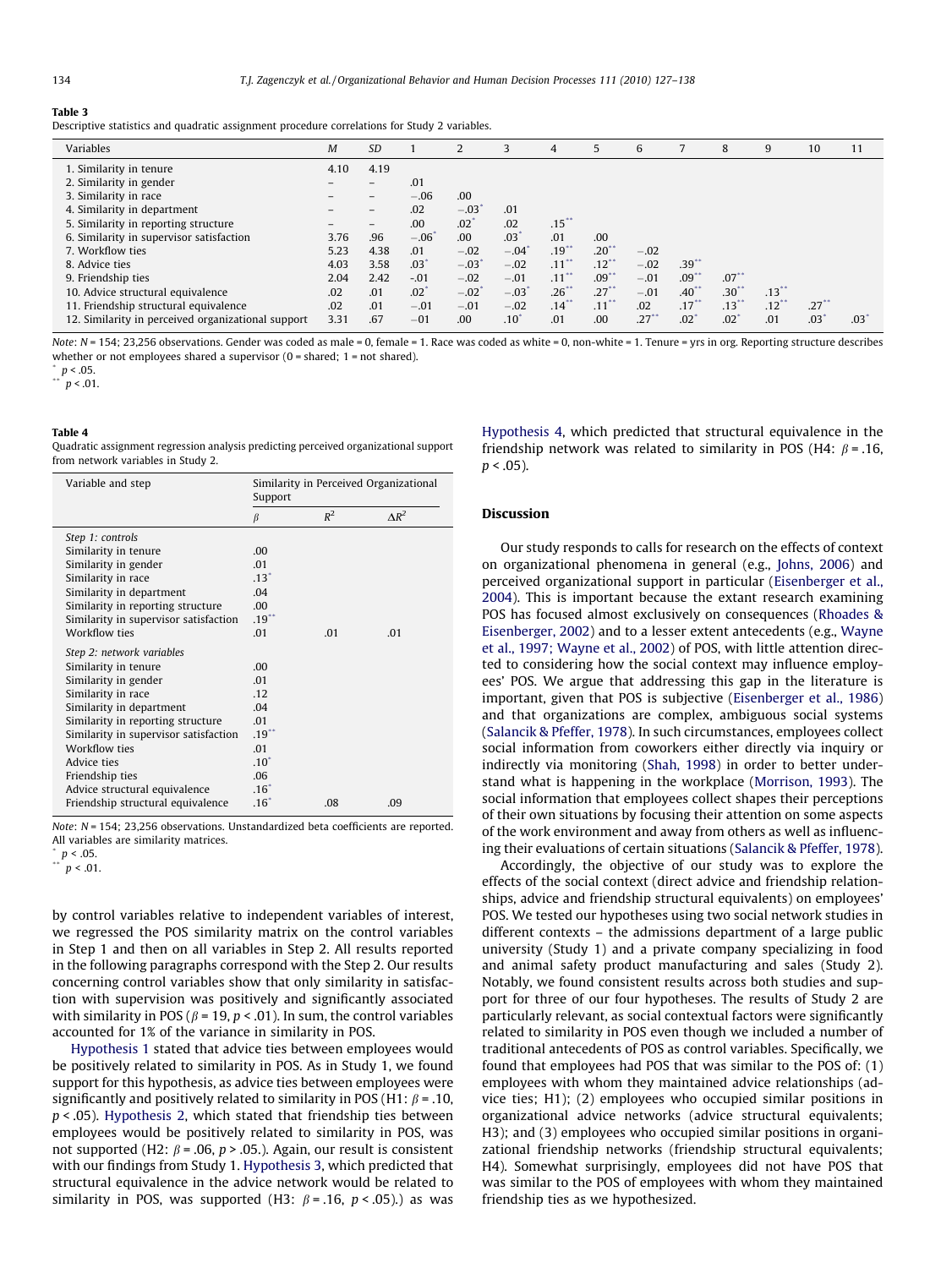#### Theoretical and practical implications

First, our research contributes to OST. Our fundamental contention in this research was that the formation of organizational support is a social process as well as a psychological one. OST research examining the processes through which POS is formed and how it affects outcomes has drawn largely on attribution theory and social exchange, individual-level psychological processes. Certainly, understanding these psychological processes has produced a large body of research with relatively consistent results ([Rhoades &](#page-11-0) [Eisenberger, 2002; Riggle, Edmondson, & Hansen, 2009](#page-11-0)). However, our findings suggest that OST may gain predictive validity by considering the role that non-organizational agents play in shaping POS. In particular, our research suggests that employees pay attention not only to treatment afforded them by the organization, but also to how this treatment is perceived by coworkers with whom they share advice, as well as to coworkers who reside in structurally equivalent social network positions. To this end, the results of Study 2 are particularly relevant, as the social contextual factors we measured were significant even when workflow ties, reporting structure, supervisor satisfaction, departmental affiliation, and demographic variables where entered as controls. Accordingly, we suggest that the underlying logic of OST – that employees infer the organization's positive or negative orientation towards them from treatment provided – could be expanded to account for social influence stemming from coworkers with whom a focal employee interacts or monitors.

Second, our research makes contributions to social influence research. That we found that employees tend to have POS similar to those of advice ties provides additional evidence for the importance of understanding the influence of social information processing in the workplace ([Salancik & Pfeffer, 1978](#page-11-0)). We reason that this is the case because individuals seek advice from individuals who are regarded as powerful and important [\(Brass & Burkhardt,](#page-10-0) [1993\)](#page-10-0) and thus socially influential ([Umphress et al., 2003\)](#page-11-0). Further, our research also adds to the growing body of research which suggests that structural equivalence results in perceptual similarity in the workplace, either through monitoring of relevant others or through exposure to similar information (e.g., [Ferrin et al., 2006;](#page-10-0) [Shah, 1998](#page-10-0)). Of note in our study was that both advice and friendship structural equivalence were related to similarity in POS. We elected to include both of these variables – as opposed to including either friendship, advice, or a combination of the two – because different networks are argued to have differential effects on outcomes (e.g., [Gibbons, 2004; Ibarra, 1993\)](#page-10-0). In our studies, however, we found that both of these mechanisms were related to similarity in POS. Overall, our findings related to structural equivalence suggest that norms towards the evaluation of the employer–employee social exchange relationship tend to develop among groups of employees who interact with the same set of coworkers.

While structural equivalents in the friendship network tended to have similar POS, employees tended to have POS that was neither significantly similar (as hypothesized in H2) nor significantly dissimilar to the POS of coworkers with whom they maintained direct friendship ties. One potential explanation for these results stems from social comparison theory. When making social comparisons, focal individuals may not evaluate the absolute value of an outcome they receive from an employer, but instead anchor their evaluations in relation to outcomes that relevant others – usually friends ([Wheeler & Miyake, 1992\)](#page-11-0) – have received ([Festin](#page-10-0)[ger, 1954\)](#page-10-0). We reasoned that because employees interpret the POS of friends as a signal of the extent to which they are supported by the organization themselves ([Crosby, 1984\)](#page-10-0), they would tend to develop POS similar to the POS of friendship ties. [Tesser's \(1988\)](#page-11-0) self-evaluation maintenance model suggests that the salience of an outcome offered by a third party to an individual determines whether social comparison will yield similarity or dissimilarity in perceptions. Outcomes salient to an individual's self-concept tend to breed dissimilarity, while outcomes that are not as salient result in similarity in perceptions of the third party. For example, if the friend received a promotion that the employee desired, his or her POS could become dissimilar to the POS of the friend, as the threatening social comparison would harm the focal employee's self-concept [\(Tesser, 1988](#page-11-0)). In this scenario, the POS of the employee who received the promotion would increase, while the POS of the individual that did not receive the promotion would stay the same or decrease, and the POS of both employees would become dissimilar. On the other hand, a focal employee's POS would likely increase (and become more similar to the friend's POS) if a friend received a training opportunity that the employee was not interested in having for him/herself, or if all employees received an acrossthe-board raise or a new benefit from the organization. Indeed, research shows that POS is important to employees' self-concepts ([Fuller, Barnett, Hester, Frey, & Relyea, 2006\)](#page-10-0) and that treatment personalized to an individual employee is more strongly associated with POS than organizational treatment offered to all employees ([Rhoades & Eisenberger, 2002](#page-11-0)). Thus, we suspect that certain aspects of POS (promotions, raises, bonuses, awards, idiosyncratic deals, etc.) are particularly important to employee self-concepts, and that these aspects of POS may cause disassociation and thus dissimilarity in POS. However, organizational treatment offered to all employees (health care, across-the-board pay raises, HR policies, etc.) likely creates similarity in POS, as these practices are not particularly relevant to the self-concepts of individual employees, and events in organizations that affect all employees (as opposed to personalized treatment) may occur more frequently and thus also influence POS. Thus, some aspects of organizational treatment may create divergence in employee POS, while other aspects may foster similarity. Because POS is a global measure which does not have separate questions for organizational vs. job-relevant treatment, we cannot resolve this question in our data. However, teasing out the effects of different aspects of organizational support (relevant to self-concept vs. irrelevant to self-concept) may be a useful direction for future research that seeks to understand the relationship between friendship ties and similarity in POS.

A second possible explanation for the absence of support for the hypothesized effects of friendship ties can be gleaned from [Gib](#page-10-0)[bons' \(2004\)](#page-10-0) research on friendship and advice networks in schools. Gibbons reasoned that advice ties – characterized by cognitive trust - reinforced existing professional values. However, employees were more apt to share information which differed from accepted values in the organization with friends, as these relationships were more stable and presumably driven by affect or similarity as opposed to dependence. Thus, friendship ties lead to changes in professional values in the four schools in Gibbons' study, while advice ties reinforced existing norms.

It is also interesting that while employees had POS that was similar to friendship structural equivalents, it was not similar to the POS of coworkers with whom they maintained direct friendship relationships. It is possible that employees may maintain friendships due to common interests which are unrelated to the organization. For instance, a finance or accounting employee may maintain a friendship with a secretary or janitor due to a shared interest or hobby (such as knitting, college football, or fishing). In such a scenario, the basis for the employees' friendship may be largely unrelated to the organization, and such friends may have very low structural equivalence despite the fact that they maintain a friendship. The fact that the relationship is not focused on the organization, along with the fact that employees have very little in common with respect to their structural position in the organization, may make both employees recognize that treatment afforded to the other is not relevant to their own perceptions of support. On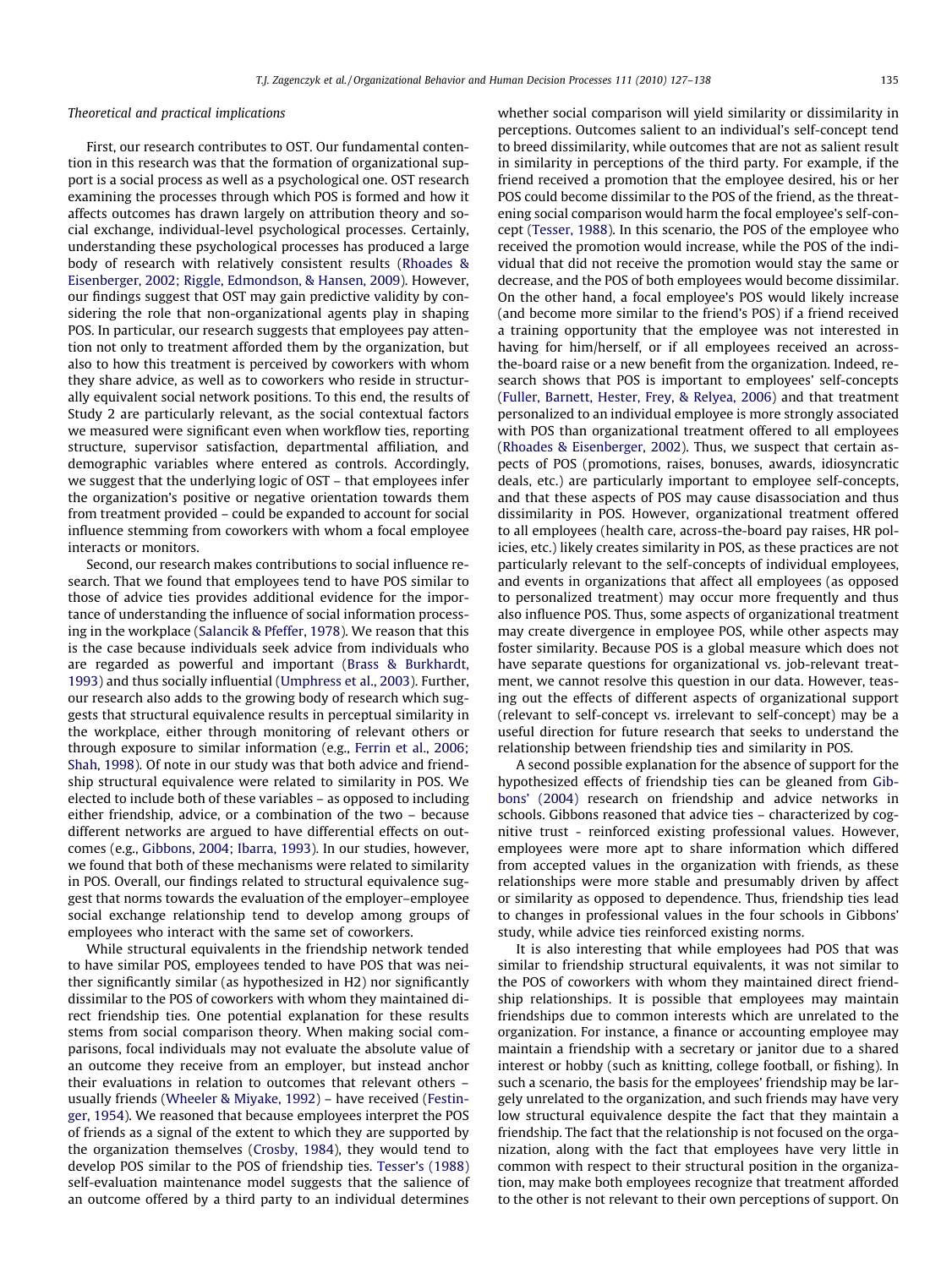the other hand, employees who do not maintain direct friendship ties may, due to structural equivalence, tend to have similar POS due to their connections to similar influential others or tendency to pay attention to similar information available in the organization ([Ferrin et al., 2006](#page-10-0)). Thus, although they have no direct relationship (and perhaps no reason to develop such a relationship), they adopt similar POS due to the fact that they are exposed to the same information as a result of the similar structure of their friendship networks.

A third contribution of our research is our use of a multiple study design to test our hypotheses. Indeed, the fact that we found consistent results in two samples in completely different contexts (the admissions department of a university and a company specializing in food and animal safety product manufacturing and sales) lends greater credibility to and increases the external validity of our findings. Replications are generally rare ([Hubbard, Vetter, &](#page-11-0) [Little, 1998](#page-11-0)) and are particularly rare amongst studies drawing on social networks methodologies [\(Umphress et al., 2003\)](#page-11-0). However, a number of scholars make strong arguments for their importance. For instance, [Rosenthal and Rosnow \(1984\)](#page-11-0) suggest that replications are a critical precursor to the creation of scientific knowledge. Similarly, [Popper \(1959\)](#page-11-0) advocated multi-study designs, arguing that ''only by such repetitions can we convince ourselves that we are not dealing with a mere isolated 'coincidence'" (p. 45) while [Lindsay and Ehrenberg \(1993\)](#page-11-0) suggested that results not subjected to replication were ''virtually meaningless and useless" (p. 219). That our findings were consistent across studies provides additional confirmation of our works' contribution to deepening understanding of how the social context influences POS as well as support for the relevance of SIP to understanding employees' ties to their employing organization.

Beyond conceptual and theoretical contributions, this study has practical implications for managers. While many organizations may recognize that employees tend to compare the treatment that they receive to the treatment received by others, our findings direct attention to specific social influences that are perhaps more relevant. In particular, our results speak to the fact that monitoring or exposure to similar social information in friendship and advice networks may play an important role in shaping employees' POS. Further, advice relationships may be more influential than are friendship ties. Therefore, companies must be concerned not just with how they treat individual workers, but rather with how they treat all workers in the organization, as employees believe that such treatment is indicative of the manner in which they are treated. Even small numbers of employees who believe that the organization does not support them could create pervasive sets of negative beliefs among other employees with whom they share advice as well as to those who are in structurally equivalent network positions [\(Krackhardt & Porter, 1986\)](#page-11-0). For example, when the organization fails to support an employee who is an important source of advice for other employees, that employee's beliefs that the organization is unsupportive may spread directly and indirectly through organizational social networks. However, if this employee feels supported, a multiplicative effect may pervade the organization, and employees who have lower POS will adjust their perceptions of support to be consistent with the focal advice-providing employee. This suggests that managers should pay close attention to how they handle situations which may have network effects and lower POS among employees, such as downsizing, performance evaluation, and pay cuts. Perhaps managers should do their best to ensure that positive beliefs about organizational support prevail among individuals who occupy central positions in advice networks. When sources of negative outcomes are beyond the manager's control, they should communicate to ensure that highly influential employees understand that the treatment that they are receiving results from external sources and will be rectified as soon as possible, thereby signalling to these employees that they are valued and avoiding low levels of POS throughout the organization (see also [Zagenczyk, Gibney, Kiewitz, & Restubog, 2009\)](#page-11-0).

Second, our results have implications for employee perceptions concerning their relationships with leaders, such as leader–member exchange (LMX; [Graen & Cashman, 1975\)](#page-10-0). Leader behaviors are inherently subjective, as is POS. Thus, it is possible that social influence might sway employee beliefs regarding their leaders in the same manner that it affects their perceptions of their organizations. For instance, employees may turn to social information (via monitoring or direct interaction) to further interpret or better understand the underlying meaning of leader behaviors. In this way, employee attitudes and perceptions regarding their relationship with organizational leaders are not limited to the direct relationship between the employee and his or her manager. Rather, the results of our studies suggest that this relationship may also be influenced by an employee's network of relationships throughout the organization. Therefore, we suggest that future work in this area may be more fruitful if scholars consider the social context and its influence on LMX and employee outcomes.

#### Directions for future research

This study suggests several directions for future studies. First, research could more thoroughly investigate the directionality of advice ties.<sup>1</sup> In this study, we examined only whether an employee gave advice to another employee. While we think this is important, interesting information may have been obtained if we had inquired as to whether employees had requested advice. We speculate that requested advice would be more influential than advice which was offered, and perhaps not desired. Future research studies examining whether advice ties resulting from individuals requesting or being given advice could demonstrate different relationships with POS could yield rich insight into individual behavior in organizations.

Second, recognizing that employees' POS is influenced by informal relationships suggests that perhaps other individuals who an employee interacts with may influence their perceptions of support as well. For instance, it is possible that the opinions of family and friends may affect an employee's beliefs regarding organizational support when they offer their own opinions [\(Eisenberger](#page-10-0) [et al., 2004](#page-10-0)). For example, an employee who feels valued by the organization as a result of receiving a 5% raise may not feel quite as important upon learning that friends and family members have received 10% raises from their organizations. Further, employees may collect information which affects POS from family and friends prior to their employment with an organization [\(Eisenberger et al.,](#page-10-0) [2004\)](#page-10-0). This information could psychologically anchor employees POS prior to any direct experience with the organization. Future research examining social influence exerted by family members may provide additional insight regarding the formation of support perceptions within employees.

#### **Limitations**

Like most research, our study has some limitations. Given that our data collection in both studies was cross-sectional, as is the case in most network studies [\(Umphress et al. \(2003\)](#page-11-0); for exceptions, see [Burkhardt \(1994\) and Gibbons \(2004\)\)](#page-10-0), we are unable to determine causality (i.e., whether social networks drive POS or similarity in POS drives social network formation). Consistent with the axiom that ''misery loves company," it is conceivable that employees who feel that they are not supported by the

 $1$  We thank an anonymous reviewer for this helpful suggestion.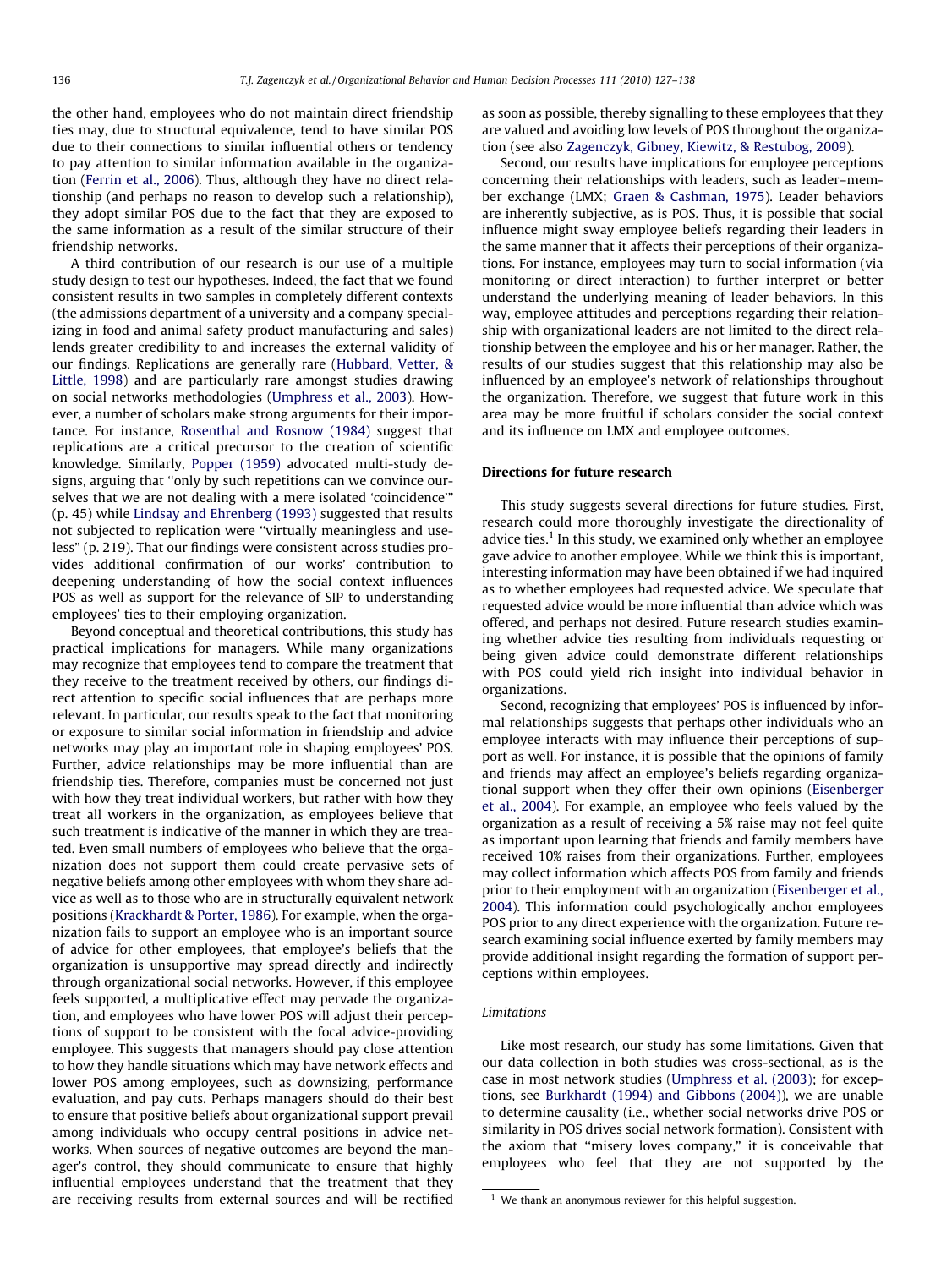<span id="page-10-0"></span>organization would commiserate and form advice and friendship ties. However, most network studies adopt the perspective that interaction leads to changes in attitudes, beliefs, or behaviors, not that shared opinions drive network formation.

The response rate and sample from Study 1 is also of concern. As [Stork and Richards \(1992\)](#page-11-0) note, social networks analysis is used to estimate the social structure of a system, and missing data makes it more difficult to accurately portray what is occurring in that system. The effects of missing data in studies such as ours are unfortunately somewhat dramatic. If we had achieved a 100% response rate in Study 1, we would have had 2 descriptions of every relationship in each network for a total of 18,906 descriptions of 9453 relationships (138 employees  $\times$  137 evaluations by each employee = 18906 descriptions). As it is, we had only 93 employees describe each of their 92 possible relationships with others (93  $\times$  92) for 8556 relationships. This means that we actually captured 45.2% of the relationships in the organization (8556/18,906). Fortunately, our response rate in Study 2 (84%) was higher. In addition, Study 1 drew on part-time student workers, so the generalizability of these findings to other settings is questionable. For these reasons, it is important that we replicated the results in Study 2 amongst employees working full-time.

Fourth, we used difference scores to construct matrices which were utilized as our dependent variable, similarity in POS. Edwards (1993) has argued that difference scores are problematic due to loss of reliability and regression to the mean. However, we use difference scores only as a dependent variable, not as both dependent and independent variables. Further, Baker and Hubert (1981) argue that as a robust non-parametric procedure, QAP is less prone to issues associated with using difference scores in more conventional estimation techniques. QAP regression is the most widely used analytical technique for testing social influence hypotheses related to perceptual, attitudinal, and behavioral similarity ([Umphress et al., 2003](#page-11-0)). As a result, we are confident that our analysis presents a robust test of the relationship between social network variables and POS.

# Conclusion

Organizational support theory (Eisenberger et al., 1986) has spurred a large body of research which demonstrates consistent results [\(Rhoades & Eisenberger, 2002; Riggle et al., 2009](#page-11-0)). However, we argue that its explanatory power is limited due to its focus on individual-level psychological explanations for employee interpretation of treatment offered by the organization. Given the complexity and ambiguity associated with today's organizations ([Martinko & Gardner, 1987; Salancik & Pfeffer, 1978](#page-11-0)), we suggest information employees acquire from the social context will shape employees' POS. Across two studies in different settings, we found that employees had perceptions of organizational support which were similar to those of employees with whom they shared advice as well as to employees who occupied structurally equivalent positions in organizational friendship and advice networks in network studies conducted in two different settings. However, our hypothesis that employees would have dissimilar POS to those of employees with whom they maintained direct friendship ties was not supported. Notably, we found that these results were significant when demographic variables (gender, tenure, and race) were controlled in Study 1 and when demographic variables (gender, tenure, and race), department membership, reporting structure, supervisor satisfaction, and workflow ties were controlled in Study 2. Overall, our results show that direct relationships with coworkers, as well as employees' positions in friendship and advice networks, are significantly related to similarity in POS, even when relevant demographic, organizational, and supervisory variables are controlled.

### Acknowledgments

The authors would like to thank Associate Editor Jerald Greenberg and three anonymous reviewers for their helpful comments on this version of the manuscript and Simon Lloyd D. Restubog, Ray Henry, Zuzana Sasovova, Brian Butler, Stacy Blake-Beard, Josephine Olsen, and Donna J. Wood for comments on earlier versions of this work. In addition, the authors are indebted to Joe Labianca, Ginny Kidwell, Travis Gosser, and Mike Ptaszenski for their help in collecting data used in this manuscript and Phil Roth for his helpful advice. An earlier draft of the manuscript was presented at the 2006 Academy of Management conference.

# References

- Allen, D. G., Shore, L. M., & Griffeth, R. W. (2003). The role of perceived organizational support and supportive human resources practices in the turnover process. Journal of Management, 29, 99–118.
- Aselage, J., & Eisenberger, R. (2003). Perceived organizational support and psychological contracts: A theoretical integration. Journal of Organizational Behavior, 24, 491–509.
- Baker, F. B., & Hubert, L. J. (1981). The analysis of social interaction data. Sociological Methods & Research, 9, 339–361.
- Blau, P. M. (1964). Exchange and power in social life. New York: Wiley.
- Bommer, W. H., Miles, E. W., & Grover, S. L. (2003). Does one good turn deserve another? Coworker influences on employee citizenship. Journal of Organizational Behavior, 24, 181–196.
- Borgatti, S. P., Everett, M. G., & Freeman, L. C. (2002). UCINET 6 for Windows: Software for social network analysis. Harvard: Analytic Technologies.
- Brass, D. J., & Burkhardt, M. E. (1993). Potential power and power use: An investigation of structure and behavior. Academy of Management Journal, 36, 441–470.
- Burkhardt, M. E. (1994). Social interaction effects following a technological change: A longitudinal investigation. Academy of Management Journal, 37, 869–898.
- Burt, R. S. (1982). Toward a structural theory of action. New York: Academic Press.
- Burt, R. S. (1987). Social contagion and innovation: Cohesion versus structural equivalence. American Journal of Sociology, 92, 1287–1335.
- Crosby, F. (1984). Relative depravation in organizational settings. Research in organizational behavior, 6, 51–93.
- Edwards, J. R. (1993). Problems with the use of profile similarity indices in the study of congruence in organizational research. Personnel Psychology, 46, 641–665.
- Eisenberger, R., Cummings, J., Armeli, S., & Lynch, P. (1997). Perceived organizational support, discretionary treatment, and job satisfaction. Journal of Applied Psychology, 82, 812–820.
- Eisenberger, R., Huntington, R., Hutchison, S., & Sowa, D. (1986). Perceived organizational support. Journal of Applied Psychology, 71, 500–507.
- Eisenberger, R., Jones, J. R., Aselage, J., & Sucharski, I. L. (2004). Perceived organizational support. In J. A. M. Coyle Shapiro, L. Shore, S. Taylor, & L. Tetrick (Eds.), The employment relationship: Examining psychological and contextual perspectives (pp. 206–225). Oxford: University Press.
- Eisenberger, R., Stinglehaumber, F., Vandenberghe, C., Sucharski, I. L., & Rhoades, L. (2002). Perceived supervisor support: Contributions perceived organizational support and employee retention. Journal of Applied Psychology, 87, 565–603.
- Emerson, R. (1976). Social exchange theory. Annual Review of Sociology, 2, 335–362. Ferrin, D. L., Dirks, K. T., & Shah, P. P. (2006). Direct and indirect effects of third-party
- relationships on interpersonal trust. Journal of Applied Psychology, 91, 870–883. Felson, R. B., & Reed, M. (1986). The effect of parents on the self-appraisals of
- children. Social Psychology Quarterly, 49, 302–308. Festinger, L. (1954). A theory of social comparison processes. Human Relations, 7, 117–140.
- Friedkin, N. E. (1998). A structural theory of social influence. New York: Cambridge University Press.
- Fuller, J. B., Hester, K., Barnett, T., Frey, L., & Relyea, C. (2006). Perceived organizational support and perceived external prestige: Predicting organizational attachment for university faculty, staff, and administrators. Journal of Social Psychology, 146, 327–347.
- Galaskiewicz, J., & Burt, R. S. (1991). Interorganization contagion in corporate philanthropy. Administrative Science Quarterly, 36, 88–105.
- Gibbons, D. E. (2004). Friendship and advice networks in the context of changing professional values. Administrative Science Quarterly, 49, 238–262.
- Gouldner, A. W. (1960). The norm of reciprocity: A preliminary statement. American Sociological Review, 25, 161–178.
- Graen, G., & Cashman, J. (1975). A role-making model of leadership in formal organizations: A developmental approach. In J. G. Hunt & L. L. Larson (Eds.), Leadership frontiers (pp. 143–166). Kent, OH: Kent State University Press.
- Hackman, J. R., & Oldham, G. R. (1975). Development of the job diagnostic survey. Journal of Applied Psychology, 60, 159–170.
- Hammer, M. (1985). Implications of behavioral and cognitive reciprocity in social network data. Social Networks, 7, 189–201.